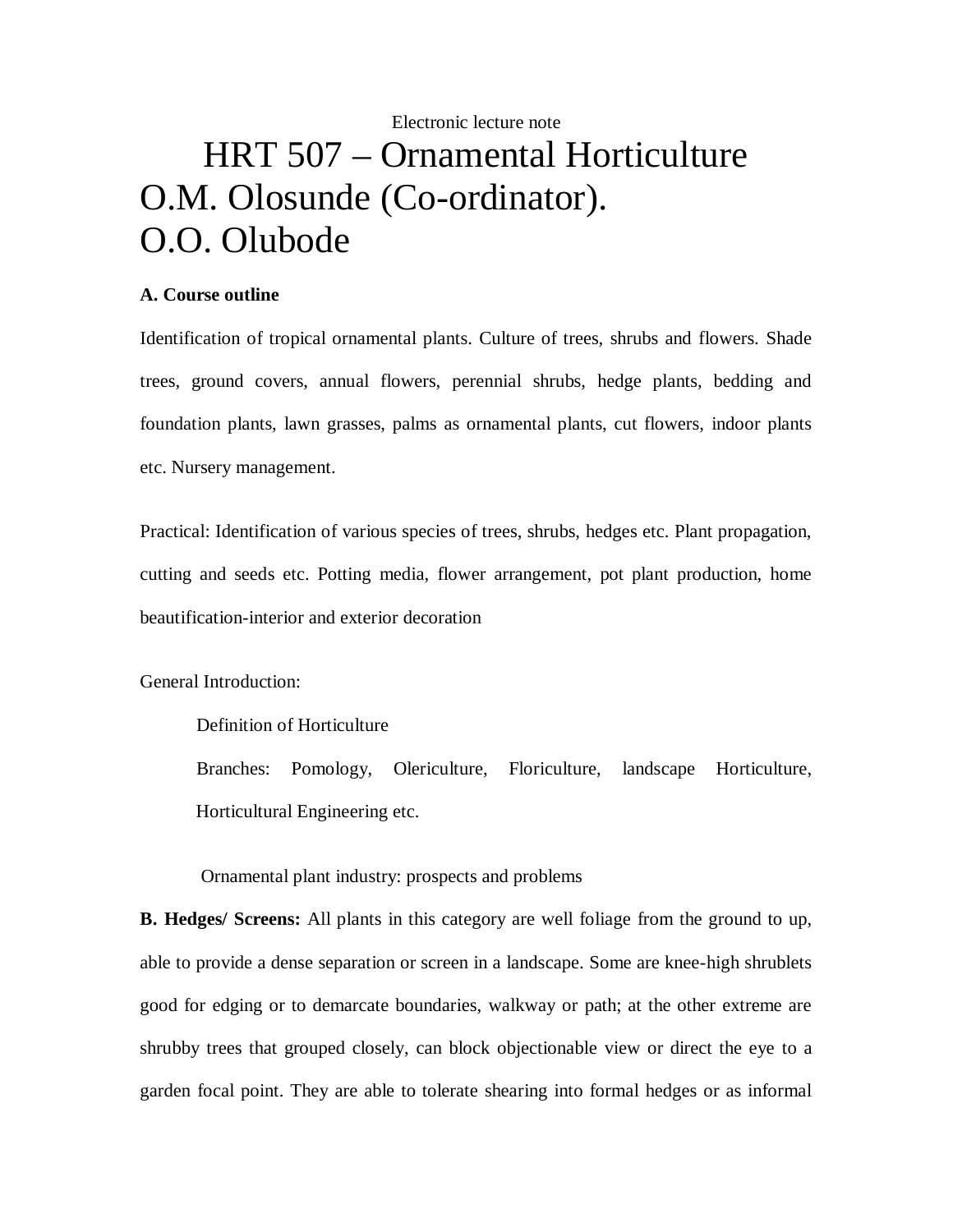hedges. A hedge plants should have good branching ability, evergreen, perennial and be easily controlled.

Examples:

| S/N | Scientific name        | Common        | Family       | of<br>Mode      |
|-----|------------------------|---------------|--------------|-----------------|
|     |                        | name          |              | propagation     |
| 1.  | Codiaeum variegatum    | Croton        | Euphorbaceae | stem cuttings   |
| 2.  | Ixora javanica         | Single<br>red | Rubiaceae    | stem cuttings,  |
|     |                        | ixora         |              | seed<br>very    |
|     |                        |               |              | slow growth     |
| 3.  | Murraya paniculata     | Jack orange,  | Rutaceae     | seed,<br>stem   |
|     |                        | Orange        |              | cuttings        |
|     |                        | jasmine       |              | difficult<br>to |
|     |                        |               |              | root            |
| 4.  | Durranta<br>repens     | Golden        | Verbanaceae  | stem cuttings   |
|     | Durranta erecta        | dewdrop       |              |                 |
| 5.  | Hibiscus rosa-sinensis | Hibiscus      | Malvaceae    | stem cuttings   |
| 6.  | Thevethia peruviana    | Milk bush     | Apocynaceae  | seed,<br>stem   |
|     |                        |               |              | cuttings        |
|     |                        |               |              | occasionally    |
| 7.  | Acalypha spp           | Acalypha      | Euphorbaceae | stem cuttings   |
| 8.  | Allamanda cathatica    | Yellow        | Apocynaceae  | stem cuttings   |
|     |                        | allamanda     |              |                 |
| 9.  | Ficus retusa           | yellow ficus  | Moraceae     | stem cuttings   |
| 10. | Eugenia uniflora       | Pitanga       | Euphorbaceae | seeds,<br>stem  |
|     |                        | cherry        |              | cuttings        |
|     |                        |               |              | occasionally    |

**C. Foundation plants:** They are plants established next to the foundation of the building.

They provide transition from house to garden by hiding the unattractive house foundation.

| S/N | Scientific name    | Common      | Family                      | Mode<br>οt               |
|-----|--------------------|-------------|-----------------------------|--------------------------|
|     |                    | name        |                             | propagation              |
|     | Euphorbia          | Crown       | of Euphorbiaceae            | Stem cuttings            |
|     | splendens          | thorns      |                             |                          |
| 2.  | Setcreasea         |             | Purple heart Commenlinaceae | <b>Stem</b><br>cuttings, |
|     | purpurea           |             |                             | plantlets                |
| 3.  | Strelitzia reginae | <b>Bird</b> | of Strelitziaceae           | Plantlets/suckers        |
|     |                    | paradise    |                             |                          |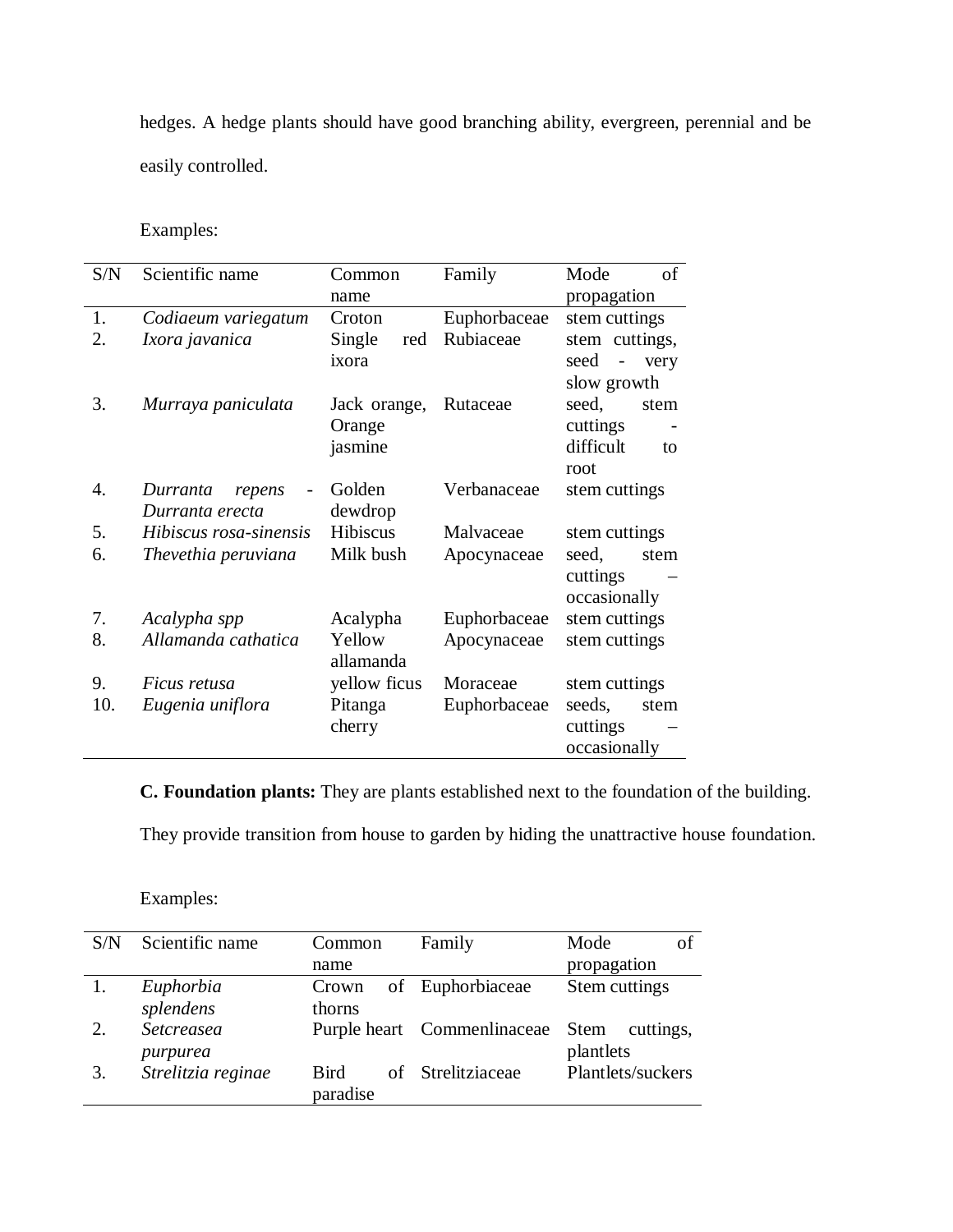| $\overline{4}$ . | Canna indica                                                | Canna               | Cannaceae           | Plantlets/suckers                               |
|------------------|-------------------------------------------------------------|---------------------|---------------------|-------------------------------------------------|
| 5.               | Rheoe discolour                                             |                     | <b>Bromiliaceae</b> | Plantlets                                       |
| 6.               | Codiaeum<br>variegatum                                      | Croton              | Euphorbaceae        | stem cuttings                                   |
| 7.               | Ixora hybrids                                               | dwarf ixora         | Rubiaceae           | cuttings,<br>stem<br>seed - very slow<br>growth |
| 8.               | <i>Ficus retusa</i>                                         | Yellow<br>ficus     | Moraceae            | stem cuttings                                   |
| 9.               | Acalypha wilkisiana                                         | Acalypha            | Euphorbaceae        | stem cuttings                                   |
| 10.              | Euphorbia<br>tithymaloides/<br>Pedilanthus<br>tithymaloides | Devil's<br>backbone | Euphorbaceae        | Stem cuttings                                   |

**D. Ground covers:** They are plants that generally adorn and complement the greenery of the lawns / grasses established to protect and preserve the soil or base line of an environment. The best known ground cover is lawn and it unsurpassed as a surface to work or play upon. But where foot traffic is not important or not wanted many other ground cover plants can offer much of a lawn's neatness and uniformity with considerably less maintenance. Choices of ground cover run the gamut of foliage textures and colours or production of colourful flowers. Pattern planting can be made using different ground cover to contrast pleasantly with one another. Most ground covers function as barriers in the landscape, rather than as the green bridge between areas a lawn provides.

| S/N | Scientific name    | Common    | Family        | Mode<br>οf    |
|-----|--------------------|-----------|---------------|---------------|
|     |                    | name      |               | propagation   |
|     | Begonia rex        | begonia   | Begoniaceae   | Stem cuttings |
| 2.  | Peperomia sandesii | Peperomia | Piperaceae    | Stem cuttings |
| 3.  | Alternanthera      | joyweed   | Amaranthaceae | Stem cuttings |
|     | bettzickiana       |           |               |               |
|     | Portulaca          | Rose moss | Portulaceae   | Stem cuttings |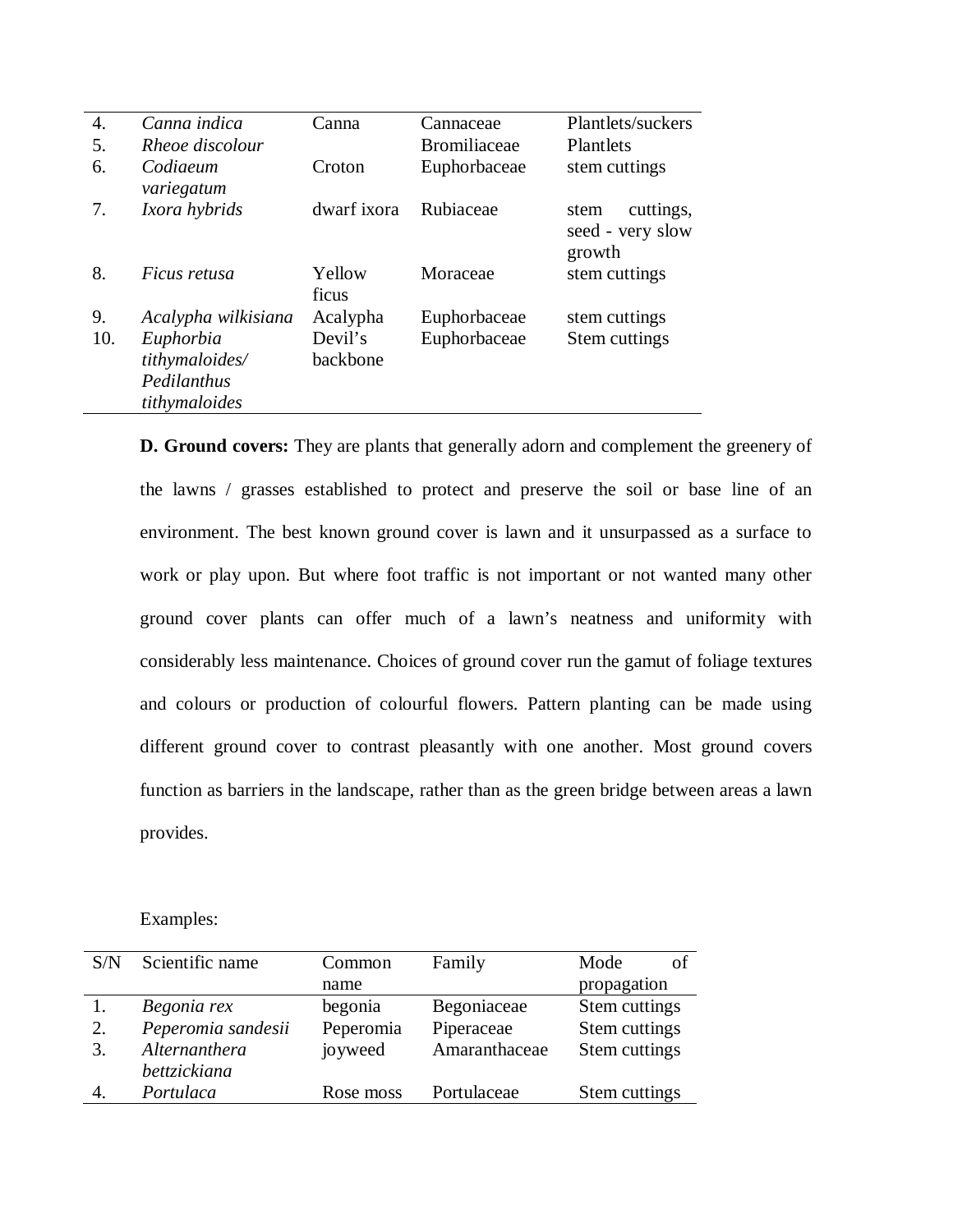|     | grandiflora         |                                       |                  |                             |
|-----|---------------------|---------------------------------------|------------------|-----------------------------|
| .5. | Catharanthus roseus | Rose<br>periwinkle                    | Apocynaceae      | Seeds                       |
| 6.  | Canna indica        | Canna lily,<br>Indian shot            | Cannaceae        | Plantlets                   |
|     | Caladium bicolor    | Elephant<br>Heart<br>ear.<br>of Jesus | Araceae          | Tubers                      |
| 8.  | Rheoe discolour     | <b>Moses</b><br>the boat              | in Commelinaceae | <b>Plantlets</b>            |
| 9.  | Tulip               | Easter lilly                          | Lilliaceae       | <b>Bulbs</b>                |
| 10. | Setcreasea purpurea | Purple heart                          | Commenlinaceae   | Stem cuttings,<br>plantlets |

**E. Ornamental Shrubs:** Shrubs are woody plants that usually increase in size by growing new wood from older wood as well as by extending new stems from the plant's base. Unless specially trained, a shrub will have several to many stems that rise from ground level or close to it. Shrubs are low growing trees usually used as meadows and ornamental spot plants in an environment, they range from ankle-height Lilliputians to multi-stemmed Gullivers you can actually work under.

| S/N | Scientific name                      | Common                 | Family         | Mode<br>of    |
|-----|--------------------------------------|------------------------|----------------|---------------|
|     |                                      | name                   |                | propagation   |
| 1.  | Nerium oleander                      | Oleander,              | Apocynaceae    | Stem cuttings |
|     |                                      | Rose bay               |                |               |
| 2.  | Bauhinia<br>variegate<br>var candida | Orchid tree            | Leguminisae    | Seeds         |
| 3.  | Murraya paniculata                   | Jack orange            | Rutaceae       | Seeds         |
| 4.  | Caessalpinia                         | <b>Bride</b>           | of Leguminosae | Seeds         |
|     | pulcherima                           | <b>Barbados</b>        |                |               |
| 5.  | Thevethia peruviana                  | Milk bush              | Apocynaceae    | Seeds         |
| 6.  | Thuja occidentalis                   | Thuja,<br>red<br>cedar | Cupressaceae   | Stem cuttings |
| 7.  | Bauhinia tomentosa                   | Orchid tree            | Leguminosae    | Seeds         |
| 8.  | Mussaenda philippica                 | Queen                  | of Rubiaceae   | Stem cuttings |
|     |                                      | the                    |                |               |
|     |                                      | Philippines            |                |               |
| 9.  | Cassia corymbosa                     |                        | Leguminosae    | Seeds         |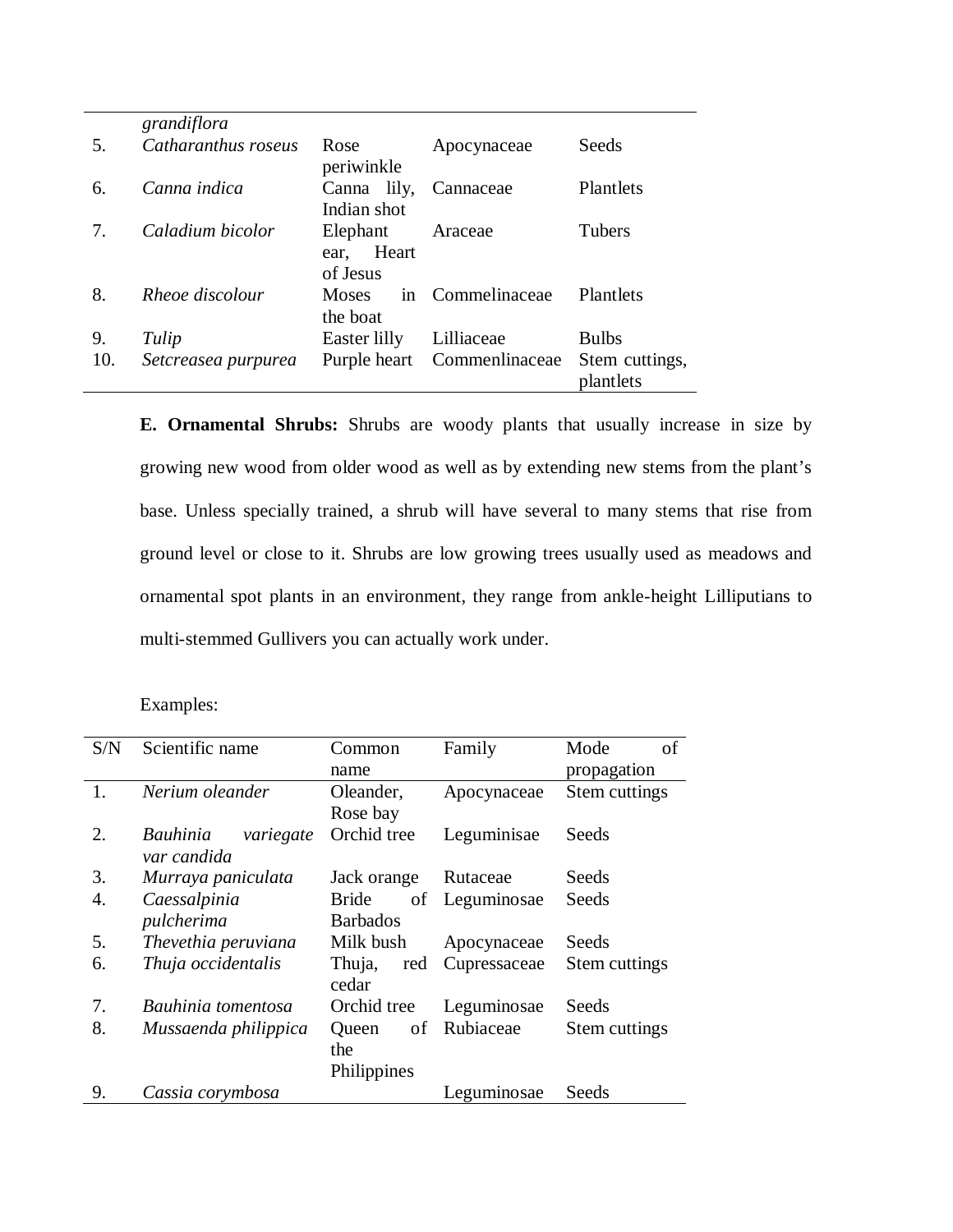**F. Trees in Landscaping:** Though no distinct line separate a tree from a shrub, except that a typical tree grows a single trunk, rising from the ground and branches out higher up. There are trees that reach a maturity at 15 feet tall, but some shrub reach up to 20 feet. Some of these shrubs serve as some trees, particularly if the lower branches are removed. Therefore, a tree is a large, woody plant having one or several trunks topped by a foliage canopy. The arborist defines trees as 'Single-trunked woody plants attaining a height of at least 200 feet'. Tall growing plant species for shade provision (flame of the forest, etc.), avenue plantings (Cassia fistula), ornamental plants (Tabebua rosea), fruit trees (Mango or Citrus, etc.), wind breaks (eucalyptus, teak, etc),

| S/N | Scientific name                    | Common                                | Family        | Mode<br>of                                                                  |
|-----|------------------------------------|---------------------------------------|---------------|-----------------------------------------------------------------------------|
|     |                                    | name                                  |               | propagation                                                                 |
| 1.  | Samanea<br>saman/<br>Albizia saman | Rain tree                             | Leguminosae   | Stem cuttings                                                               |
| 2.  | Polyalthea longifolia              | Masquerade,<br>police,<br>Ashoka tree | Annoonaceae   | Seeds                                                                       |
| 3.  | Cassia fistula                     | Golden<br>flower tree                 | Leguminosae   | Seeds                                                                       |
| 4.  | Araucaria excelsa                  | Araucaria                             | Araucariaceae | Seeds,<br>apical<br>cuttings (though)<br>destroys<br>plant<br>architecture) |
| 5.  | Plumeria rubra                     | Frangipanii                           | Apocynaceae   | Stem cutting                                                                |
| 6.  | Terminalia catappa                 | Indian<br>almond                      | Combretaceae  | Seeds                                                                       |
| 7.  | Ficus benjamina                    | Weeping fig                           | Moraceae      | Stem/pole<br>cuttings                                                       |
| 8.  | Citrus sinensis                    | Sweet<br>orange                       | Rutaceae      | <b>Budded</b><br>seedlings                                                  |
| 9.  | Plumeria acutifolia                | Frangipanii                           | Apocynaceae   | Stem cutting                                                                |
| 10. | Delonix regia                      | Flame of the<br>forest,               | Leguminosae   | Seeds                                                                       |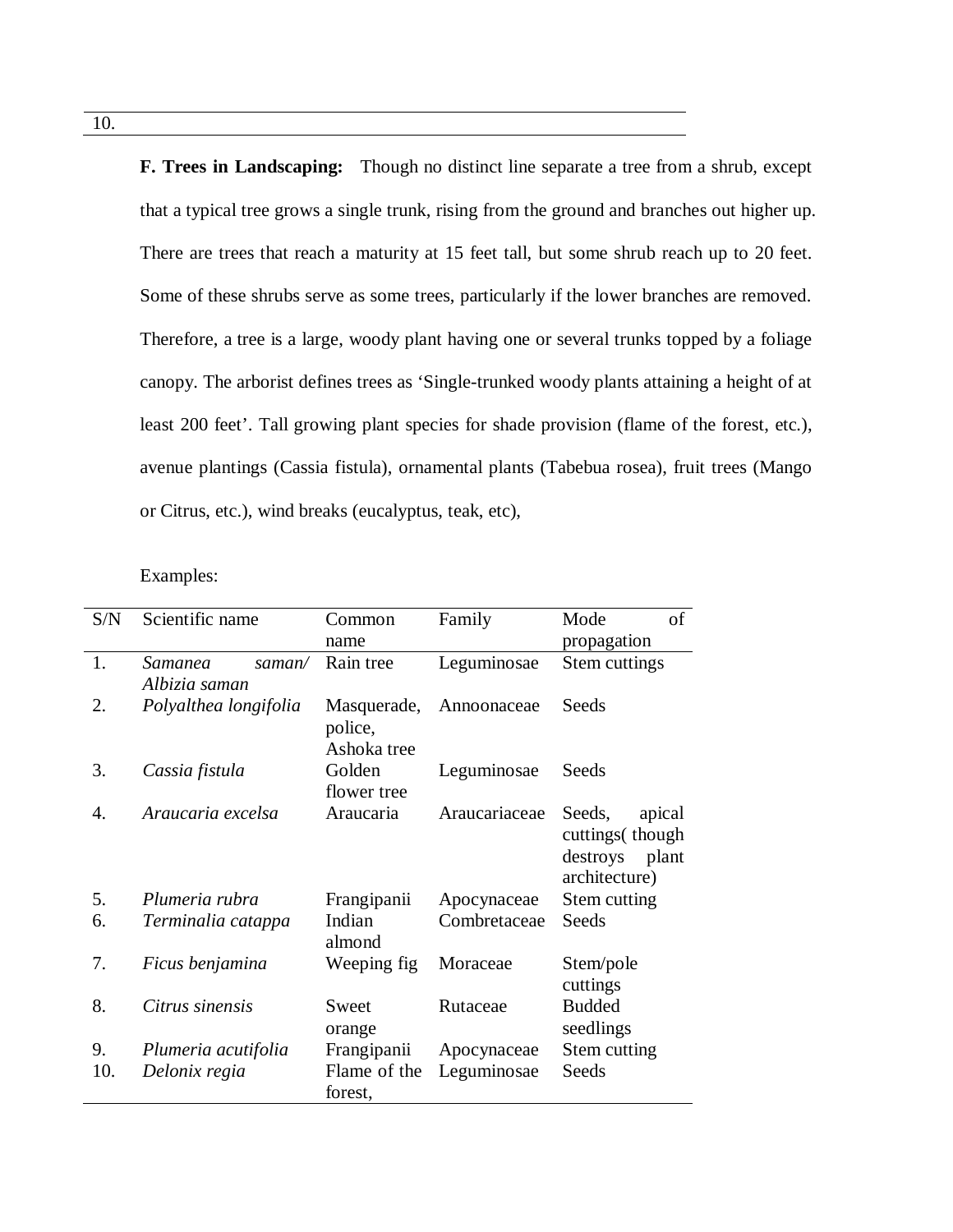## flambouyant tree

**G. Lawn grasses:** Lawn or turf usually refers to area of land planted to grasses that is kept close cut and smooth. Such grasses or creeping legumes are perennial plants to ensure a complete cover of the ground as desired in places like residential /private lawns, parkways, rood sides, golf courses, sporting fields etc.

A lawn is a small to medium sized area of land planted to intensively managed grass and valued for its beauty and environmental effects.

A turf is a large expanse of land planted to intensively managed grass and used for recreational purposes such as golfing, horse racing, soccer etc.

Ordinarily ornamental grasses are many. However in Nigeria few are commonly used. For example,

Bahama grass (*Cynodon dactylon*) is a low maintenance grass and takes a lot of abuses like trampling, driving on it and still survive etc. Predominantly all football pitches are established with bahama grass and lawns generally on large areas. It is the cheapest of grasses used in Nigeria in terms of establishment and maintenance cost.

Method of establishment: establish with the aids of stolons. Get stolon usually uprooted with soil. The nodes are covered with soil and leave green leaves uncovered. They can be cut in to pieces and planted at regular spacing of 45 cm between rows and 15 cm within rows. Continuous planting consume more grasses but get established very easily.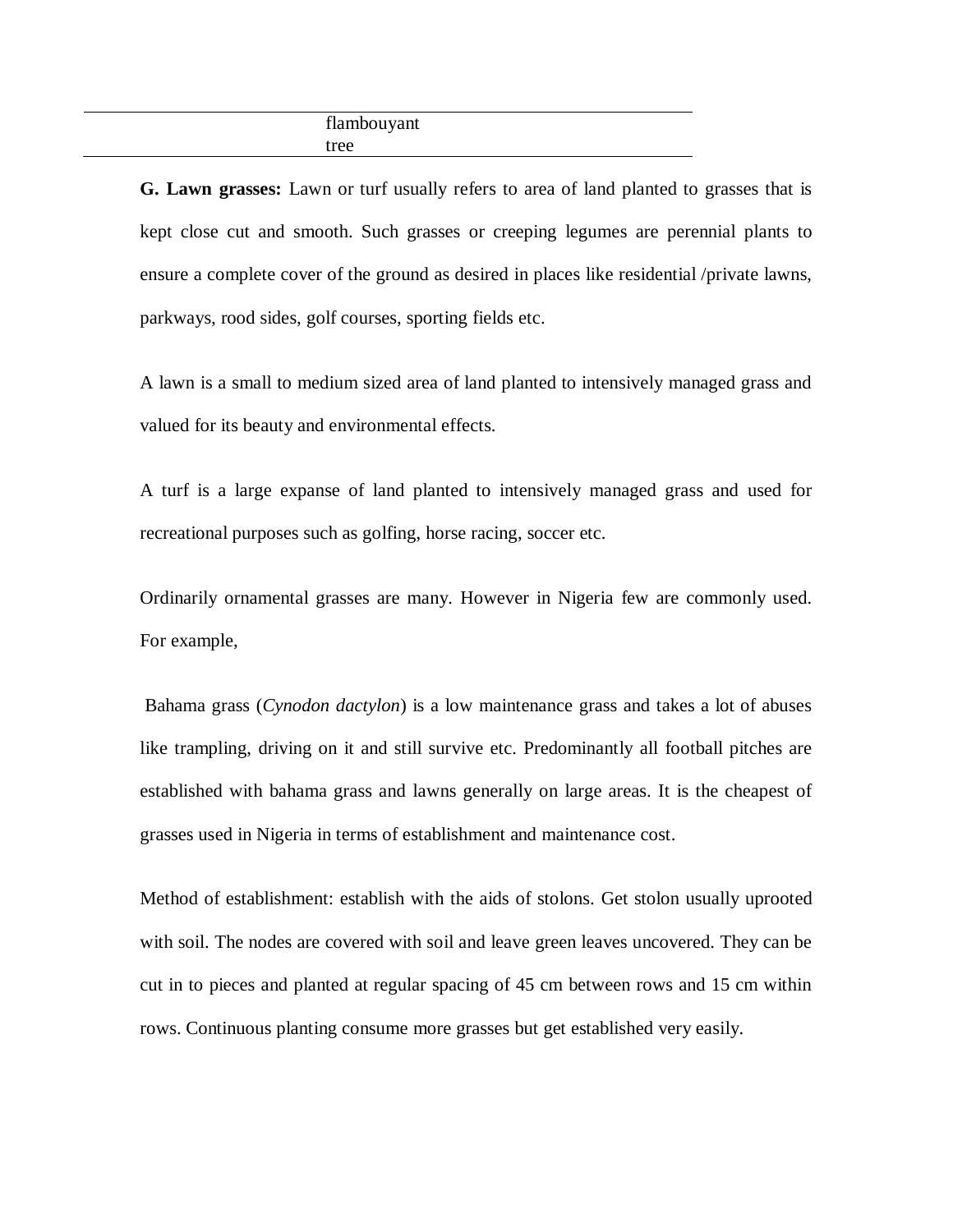Maintenance: After planting water profusely, then apply fertilizer or manure after emergence/establishment and mow occasionally. Watering frequencies may be high during the dry season to keep the lawn green

Carpet grass (*Axonopus compresus*): Utility for carpet grass is different, usually it grow well in area with high soil water table. It grow faster and produce seeds frequently than bahama grass. Mostly used in medium maintenance situation.

Method of establishment: establish with the aids of stolons and seeds. Get stolon usually uprooted with soil. The nodes are covered with soil and leave green leaves uncovered. They can be cut in to pieces and planted at regular spacing of 45 cm between rows and 15 cm within rows. Continuous planting consume more grasses but get established very easily. If available and ground adequately prepared establishment using seeds is better and less expensive.

Maintenance: To keep it beautiful watering, mowing and fertilizing must be frequent than as found in bahama grass.

Zoysia grass (*Zoysia tennuifolia*) : It is a widely used in important areas as those for VIPs and 5 star hotels and so on. It takes long time before covering the ground, but can tolerate shade and still grow luxuriantly. It is expensive than bahama and carpet grasses.

Method of establishment: Zoysia establishment is through rhizomes as it has no conspicuous stolons. Rhizomes should be uprooted with a lump of soil under it to increase it chance of survival. Shovel can be used to uproot and roll as if one is rolling a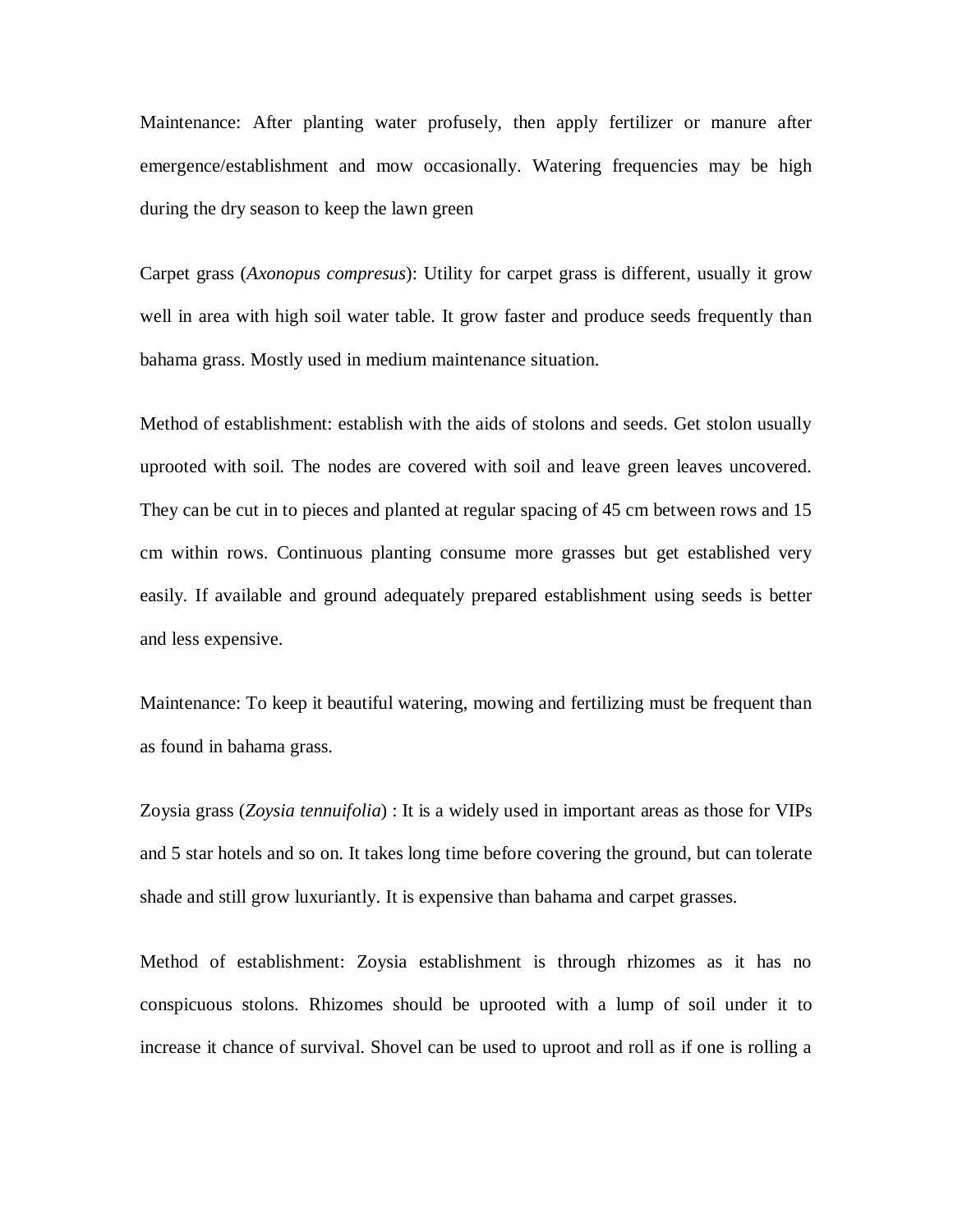carpet (sodding method). The lump can also be cut in to sets (plugs) or pieces (sprigs) before planting.

Maintenance: It requires high and regular maintenace

Examples

| S/N | Scientific name         | Common                 | Family  | Mode<br>of                    |
|-----|-------------------------|------------------------|---------|-------------------------------|
|     |                         | name                   |         | propagation                   |
|     | Axonopus compresus      | Carpet grass           | Poaceae | Seeds, sprigs,<br>plugs, sods |
| 2.  | Cynodon dactylon        | <b>Bahama</b><br>grass | Poaceae | sprigs,<br>plugs,<br>sods     |
| 3.  | Zoysia tennuifolia      | Zoysia grass           | Poaceae | sprigs,<br>plugs,<br>sods     |
| 4.  | Zoysia japonica         | Zoysia grass           | Poaceae | plugs,<br>sprigs,<br>sods     |
| 5.  | Chrysopogium<br>gayanum | Porharcout<br>grass    | Poaceae | sprigs,<br>plugs,<br>sods     |

**H. Ornamental palms:** Palms come in all shapes and sizes. The height will range from 5 (1.5) or 6 (1.8 m) feet to 100 feet (30.48 m). Many palms have an economic and all have a decorative value. The presence of palm trees is in fact the main difference between a tropical landscape and a temperate one. Palms are divided in to two groups; the pinnate or feathery leaf types and palmate or fan leaf types. T o the landscape gardeners the most important is the pinnate palms. Pinnate palms can be used in any setting. They can be planted as a single specimen or grouped together to form an attractive background.

| S/N | Scientific name  | Common                      | Family | Mode            |
|-----|------------------|-----------------------------|--------|-----------------|
|     |                  | name                        |        | propagation     |
|     | Cycas revolute   | Sago palm/ Palmae<br>cycads |        | Plantlet/sucker |
|     | Cycas circinalis | Sago                        | Palmae | Plantlet/sucker |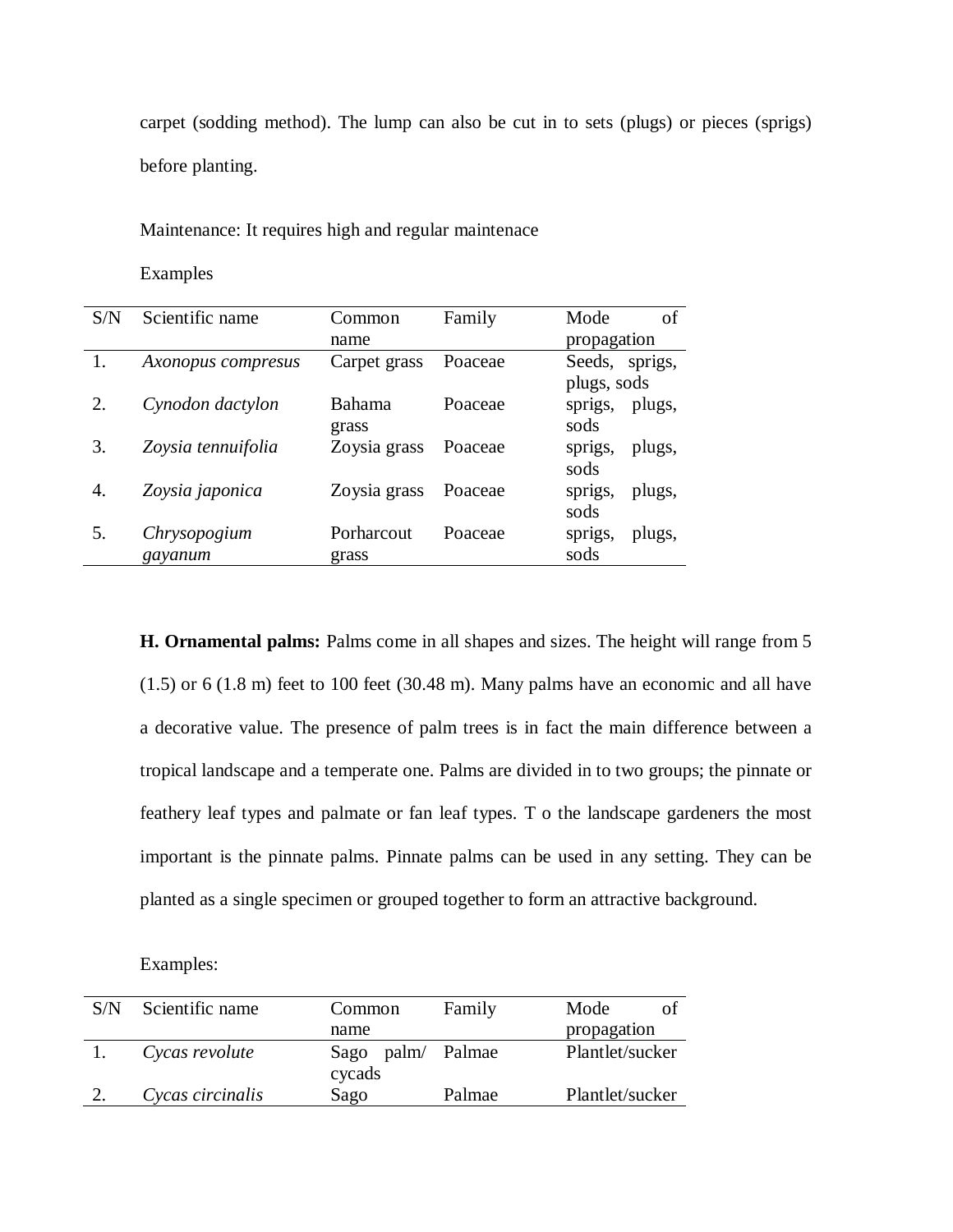|    |                     | palm/cycads  |        |       |
|----|---------------------|--------------|--------|-------|
| 3. | Caryota mitis       | tail<br>Fish | Palmae | Seeds |
|    |                     | palm         |        |       |
| 4. | Roystonia<br>regia/ | Royal palm   | Palmae | Seeds |
|    | Oreodoxa regia      |              |        |       |
| 5. |                     | King palm    | Palmae | Seeds |
| 6. | Chrysalidocarpus    | Golden       | Palmae | Seeds |
|    | lutescens           | palm         |        |       |
| 7. | Elaeis guineensis   | Oil palm     | Palmae | Seeds |
| 8. | Cocos nucifera      | Coconut      | Palmae | Seeds |
|    |                     | palm         |        |       |

**I. Cut flowers:** Flowers are no longer considers as a luxury. In addition to home decoration they are often given as gifts at marriages, births, birthdays and are important features of some social events and festivals. Cut flower industry worth billions of US dollar across the globe, thus growing of cut flowers creates abundant opportunity to Nigeria as a means of diversifying her economy. Everything in Nigeria is favourable for cut flower production; land and labour is available, trained staff are either available or can be trained, the climate is suitable for all year round harvesting and Nigeria is near to Europe than either South America or Asia.

| S/N         | Scientific name    | Common                        | Family         | Mode<br>of        |
|-------------|--------------------|-------------------------------|----------------|-------------------|
|             |                    | name                          |                | propagation       |
|             | Rosa chinesis,     | Rose plant                    | Rosaceae       | cuttings,<br>Stem |
|             |                    |                               |                | layering          |
| $2_{\cdot}$ | Anthurium          | Flamingo,                     | Araceae        | Plantlets         |
|             | andraenum          | tail<br>flower                |                |                   |
|             |                    | etc                           |                |                   |
| 3.          | Gladiolus hybidus  | Sword lilly                   | Lilliaceae     | Bulb              |
| 4.          | Phalaenopsis spp   |                               | Ochidaceae     |                   |
| 5.          | Arachnis maigayi   | Scorpion<br>orchid            | Ochidaceae     | Stem cuttings     |
| 6.          | Strelitzia reginae | <b>Bird</b><br>of<br>paradise | Strelitziaceae | Plantlets/suckers |

Examples plants for cut flower production: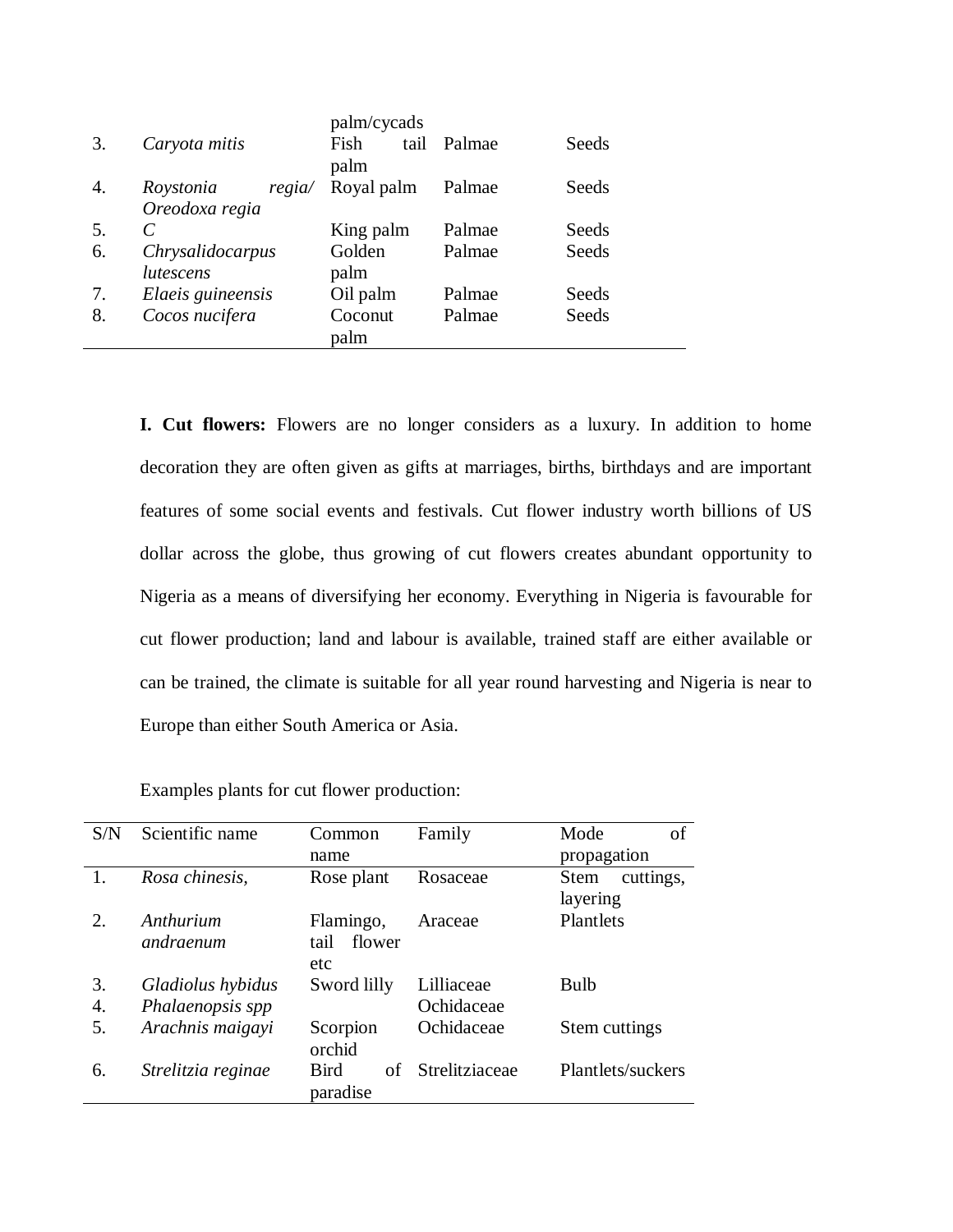| 7.  | Heliconia bihai          | Lobster<br>claw  | Heliconiaceae   | Plantlets/suckers                    |
|-----|--------------------------|------------------|-----------------|--------------------------------------|
| 8.  | R. gallica               | Rose plant       | Rosaceae        | cuttings,<br><b>Stem</b><br>layering |
| 9.  | Dianthus<br>caryophyllus | carnations       | Caryophyllaceae | Cuttings                             |
| 10. | Acacia dealbata          | Silver<br>wattle | Fabaceae        | Seeds                                |

**J. Indoor plants:** An indoor plant, sometimes called a houseplant, is a plant that is grown indoors in places such as residences and offices. Houseplants are commonly grown for decorative purposes, positive psychological effects, or health reasons such as indoor air purification. Plants used in this fashion are most commonly, though not always, tropical or semi-tropical. Major factors that should be considered when caring for indoor plants are moisture, light, soil mixture, temperature, humidity, fertilizers, potting, and pest control.

| S/N | Scientific name                      | Common                        | Family       | of<br>Mode                  |
|-----|--------------------------------------|-------------------------------|--------------|-----------------------------|
|     |                                      | name                          |              | propagation                 |
| 1.  | Aglaonema                            | Chinese                       | Araceae      | Plantlets                   |
|     | commutatum                           | evergreen                     |              |                             |
| 2.  | Dracaena fragrans                    | Dracaena                      | Agavaceae    | Stem cuttings               |
| 3.  | Ficus benjamina                      | Weeping fig.                  | Moraceae     | Stem,<br>pole<br>cuttings   |
| 4.  | <i>Ficus elastica</i>                | Rubber<br>plant               | Moraceae     | Stem cutting                |
| 5.  | Sansevieria trifasciata              | $in-$<br>Mother<br>law tongue | Lilliaceae   | Leaf cuttings,<br>plantlets |
| 6.  | Dieffenbachia amoena                 | Dumb cane,<br>Tropic snow     | Araceae      | Stem/cane<br>cuttings       |
| 7.  | Cordyline terminalis                 | Ti-plant                      | Agavaceae    | Stem cuttings               |
| 8.  | leuconeura<br>Maranta<br>kerchoveana | Maranta                       | Maranthaceae | Plantlets                   |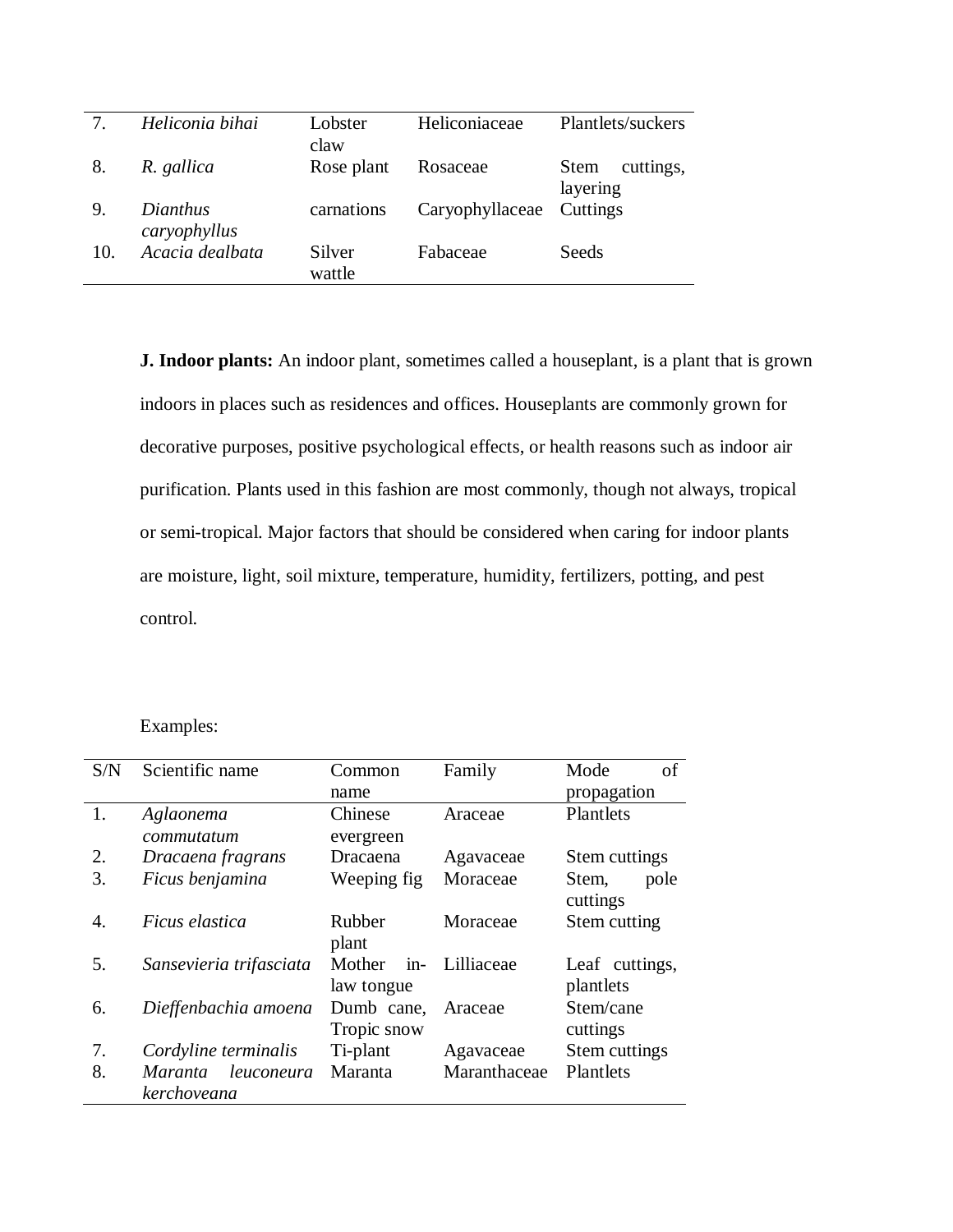| 9.  | Nephrolepis exaltata |           | Boston fern Oleandraceae | Plant lets,    |
|-----|----------------------|-----------|--------------------------|----------------|
|     |                      |           |                          | spores (seeds) |
|     |                      |           |                          | could also be  |
|     |                      |           |                          | used           |
| 10. | Euphobia tirucali    | Milk bush | Euphobiacea              | Stem cuttings  |

Nursery management practices

Horticultural nursery is a place where propagaules and or seedlings meant for fielg establishment or sale are produced under intensive management.

Factors to consider for sitting of a floricultural plant nursery are

- 1. Perennial and reliable source of good quality water
- 2. Accessibility- to bring in inputs with ease and for buyers
- 3. Adequate land- in terms of land gradient and slope, fertility status etc
- 4. Proximity to market (where business exist for the floricultural plants e.g urban area, near industrial parks or estate etc
- 5. Availability of other inputs eg labour, planting materials, potting media, utilities (phone services to enhance business transaction, electricity etc)
- 6. Absence of diseases, pests and pilfering
- 7. etc

Types of nursery- $\longrightarrow$  Ground nursery, Polythene bag nursery Bench nursery in green houses

**a. Ground nursery:**

**b. Polythene bag nursery:**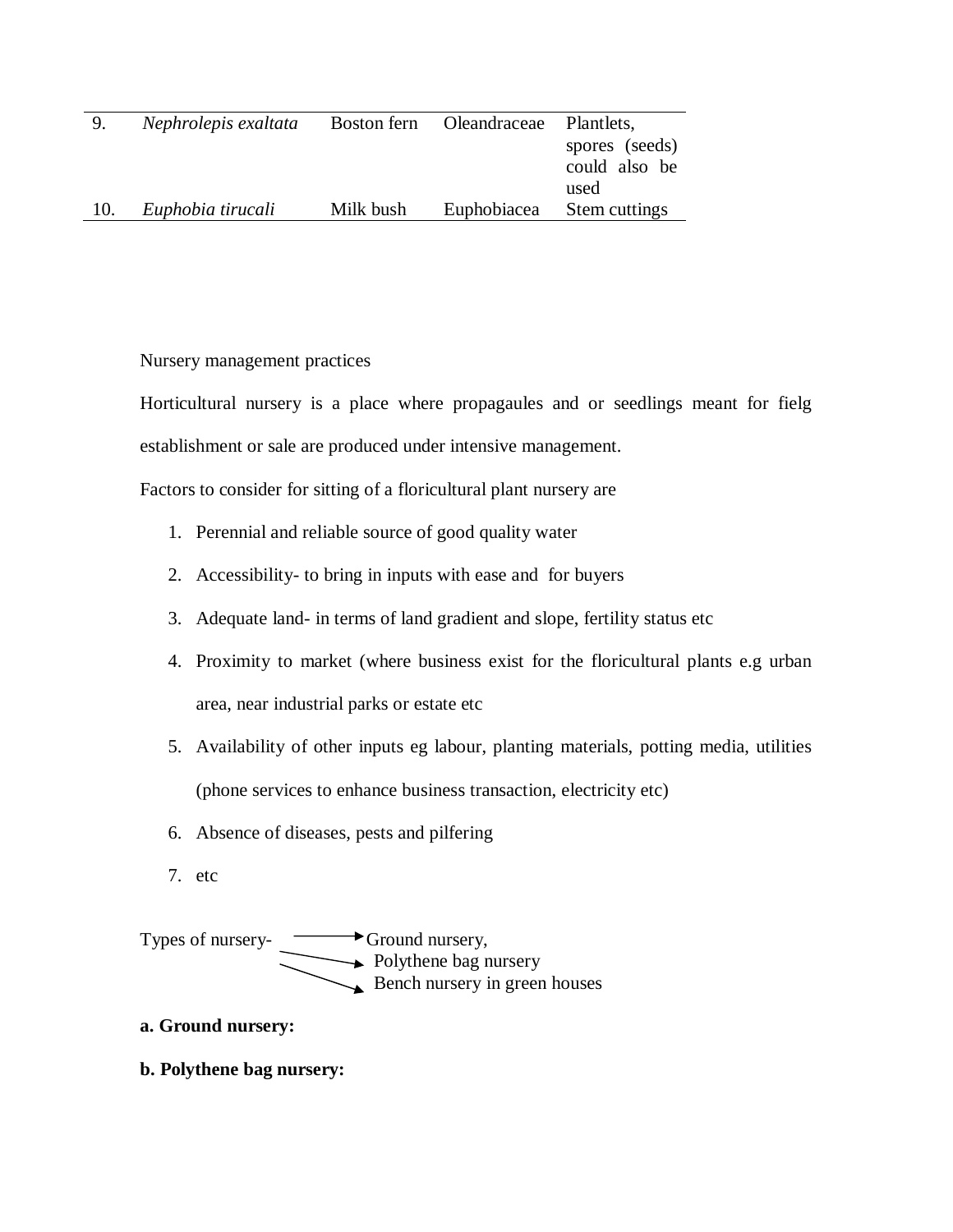#### **c. Bench nursery:**

#### Nursery production options

Hi-technology/standard/permanent nursery: There is high degree of automation and computerization. Every activity that can be done manually are automated. It is fast and convenient but expensive. It has permanent nursery structures.

Intermediate/Medium technology/Temporary nurseries: These are improved types of peasant nurseries. They are used to raise seedlings or to rest seedling prior to transplanting. There are no permanent installations.

Peasant/Low technology nurseries: It a nursery where peasant farmers raise seedling of their crops for planting on their farms or in their compounds. Generally, the site is prepared by underbrushing the undergrowth leaving the big trees to provide shade, the soil tilled, seeds sown and covered lightly with palm fronds which are removed immediately the seeds begin to germinate and emerge

#### Floricultural Nursery management practices

- 1. Layout and structures of the nursery: Functionality and workability of the nursery is affected by the layout and adequacy of its essential structures. Therefore, orderly arrangement of the nursery and provision of essential structures and tools facilitate level of success of any nursery.
- 2. Water management: Water/moisture is the most limiting factor in floricultural nursery industry. Thus, consideration must be given to provision of good quality and adequate quantity of water for irrigating the seedlings. Device for supplying and delivering water to plants is important e.g. watering can, micro jet, mist applicator, sprinkler, hose attached to tap etc.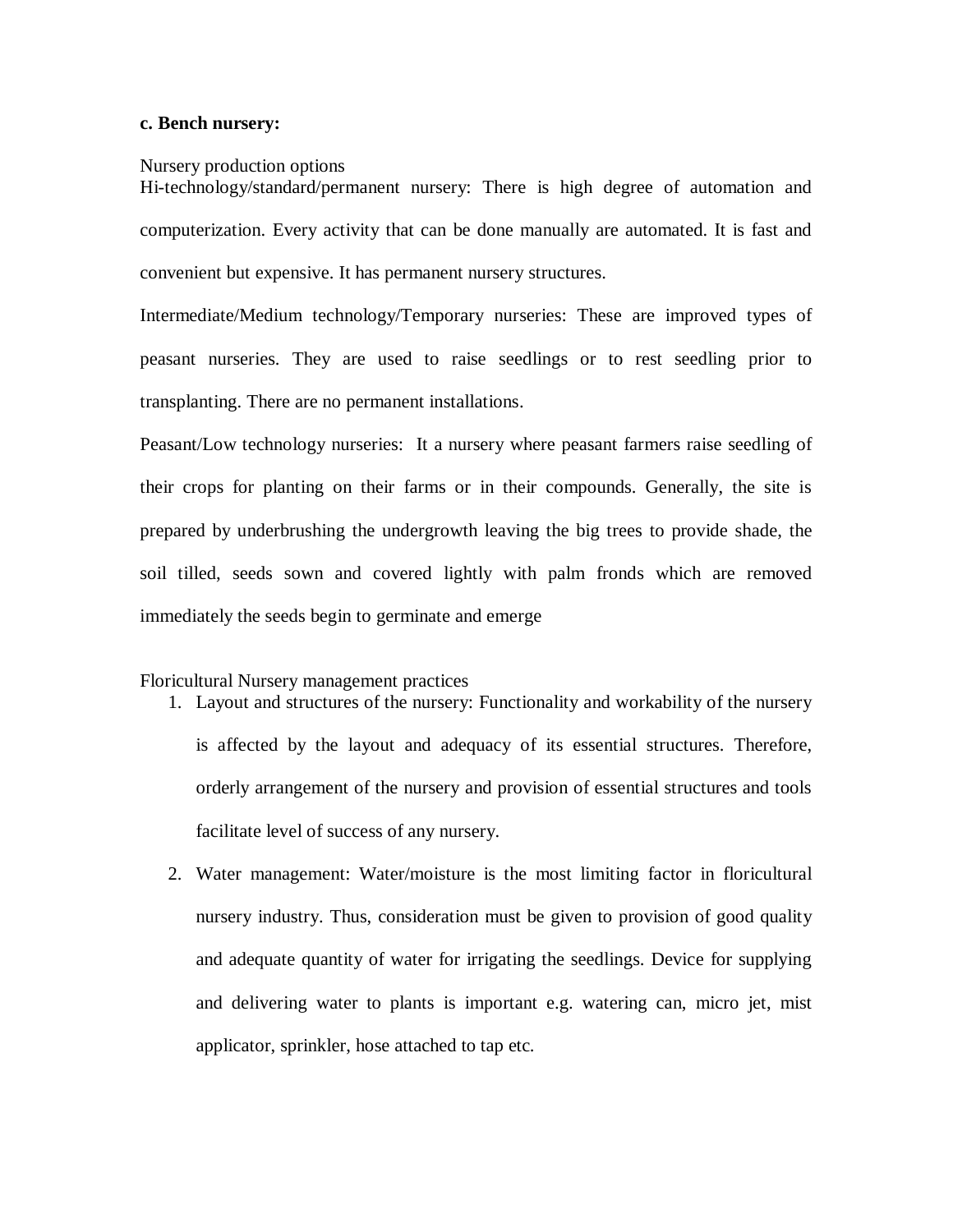- 3. Light/shade management: Provision of shade is essential for healthy seedlings. Lack of shade or excessive shade could result in poor growth of seedlings. Permanent or temporary, partial or full shade may be required depending on the plant type and stage of growth. Information of light saturation for maximum photosynthetic activities is needed e.g for indoor or outdoor plants. Shade cloths with different colours could be used control light quality which also affected seed germination and seedling growth.
- 4. Sanitation and cleanliness: A tidy nursery will be attractive to workers, clients/customers/buyers as it help to reduce the risk of outbreak of diseases and pests. Used items such as soil, papers, polythene materials, unused pots, instruments should be removed instantly. Weeds should be controlled regularly.
- 5. Care of nursery tools and materials: Clean implements after use, grease or oil if necessary and properly store. Tools should be properly labeled and their inventory must be kept.
- 6. Other areas requiring proper management are personel, soil/growing media and disease prevention and control.

Practical:

Identification of various species of trees, shrubs, hedges etc.

- 1. Collection of plant sample for identification
- 2. Field trip to gardens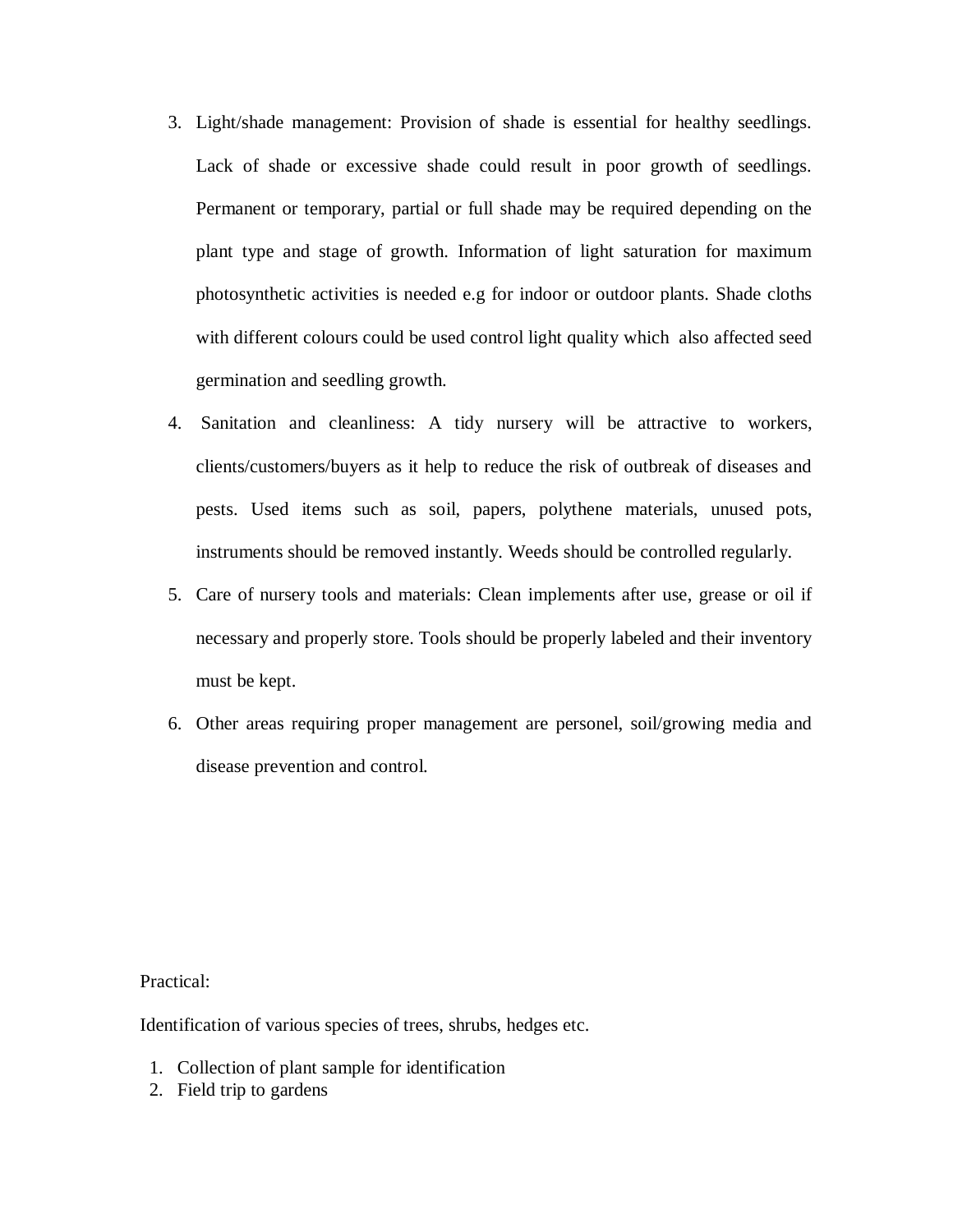3. Power point presentation of pictures of some plants

Plant propagation, cutting and seeds etc.

:Definition

: Sexual/ seeds and Asexual/ vegetative

Vegetative methods: cuttings, layering, budding, grafting etc

Potting media:

An appropriate potting /growing medium depends on the species, season, cost,

availability and must provide sufficient porosity to allow good aeration with high

water holding capacity yet it is well drained and free of pathogens

Functions

Anchorage

To provide moisture

Permit penetration to and exchange of air

Create dark or opaque environment by reducing light penetration

Reservoir for nutrients

Examples:

Organic components; peat, sphagnum moss, softwood and hardwood bark etc.

Mineral components: perlite, vermiculite, expanded shale, pumice coarse sand etc

Agricultural/ urban by-products/wastes: rice husk, maize cob, sawdust, wood

shavings, charcoal, coconut husk etc.

Flower arrangement

Materails: flower vase (- sizes, colour and composition), scissors, cellophane tape,